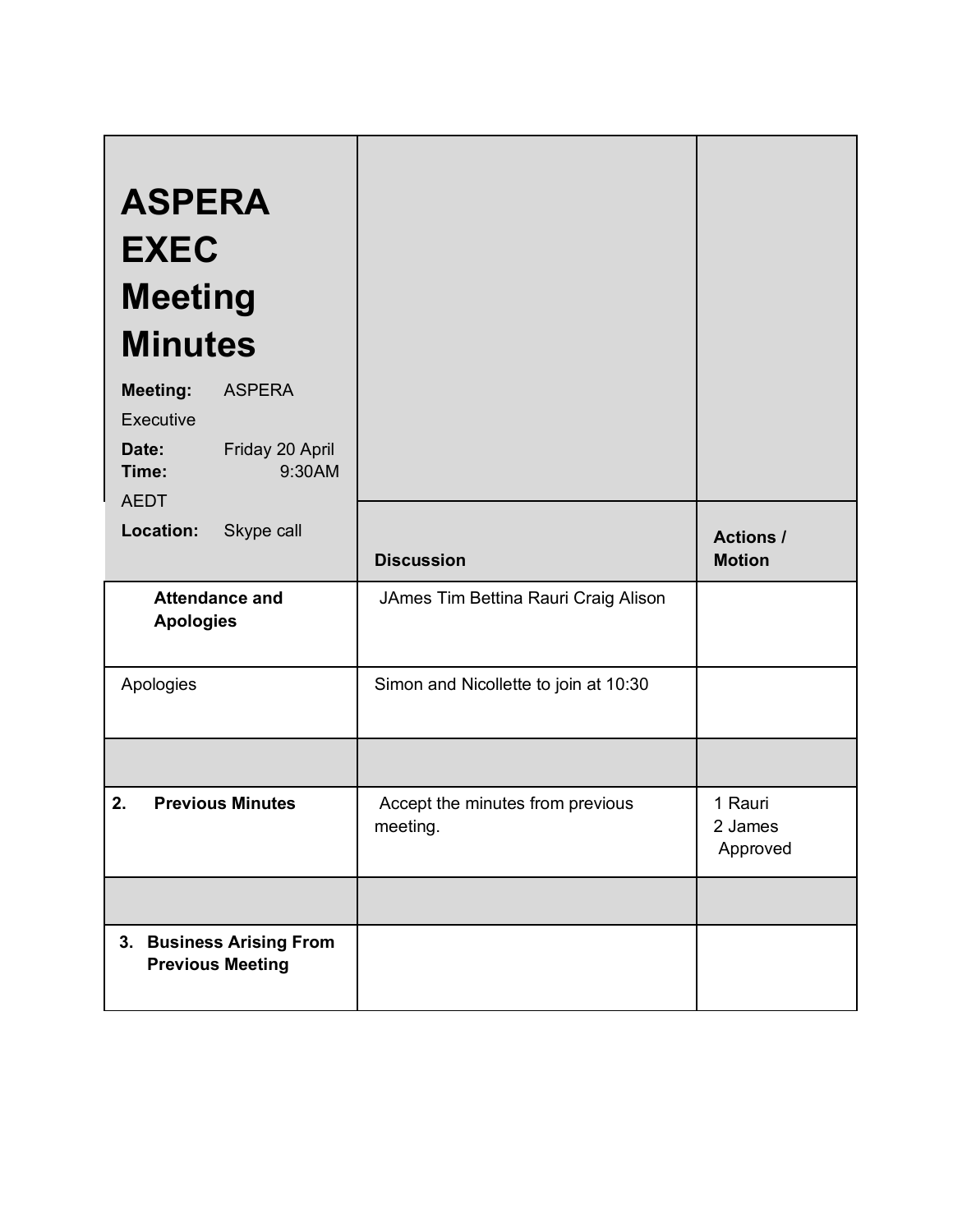| <b>3.2</b> Carried over<br>:Associate and Student<br>and individual<br>membership-continuing<br>a longer conversation | A discussion covering the pros and<br>cons of individual membership:<br>Possible pathway to growing<br>the organisation<br>Attractive to individuals in<br>vocational institutions<br>Possibility that no one would<br>join<br>Some committee members<br>٠<br>expressed that they like the<br>institutional aspect<br>May address a visibility<br>problem<br>Does not have to replace<br>institutional membership<br>Voting rights for individuals<br>٠<br>was not an insurmountable<br>difficulty, a suggestion that a<br>voting block could be<br>assigned to individual<br>members.<br>The Committee agreed to continue this<br>conversation. | James to draft<br>talking points                                                                                                                                           |
|-----------------------------------------------------------------------------------------------------------------------|--------------------------------------------------------------------------------------------------------------------------------------------------------------------------------------------------------------------------------------------------------------------------------------------------------------------------------------------------------------------------------------------------------------------------------------------------------------------------------------------------------------------------------------------------------------------------------------------------------------------------------------------------|----------------------------------------------------------------------------------------------------------------------------------------------------------------------------|
| 3.3 Bank Account<br>Access                                                                                            | James updated the committee re Debit<br>card agains the W/pac account reported<br>that there were problems the committee<br>decided not to have a debit card but to<br>add another signatory instead.                                                                                                                                                                                                                                                                                                                                                                                                                                            | Motion: Tim to<br>be added as a<br>signatory to the<br>W/Pac account.<br>1 James<br>2 Bettina<br>Passed<br>Tim to liase with<br>Simon re being<br>added as a<br>signatory. |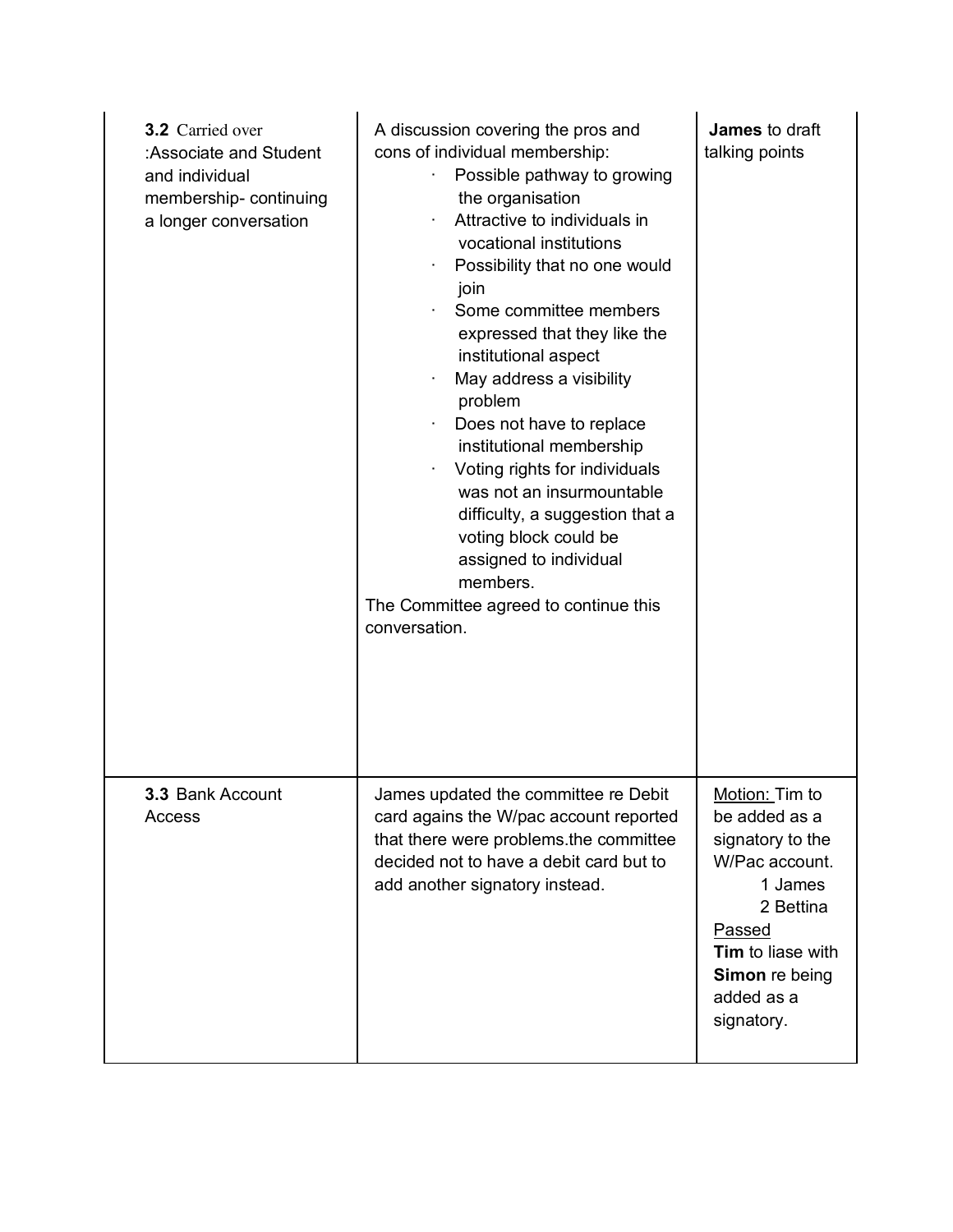| 3.4 EDUCATION draft an<br>invitation to contribute<br>ideas to an Education<br>Page for the ASPERA<br>web site. | Tim reported done,<br>However there is a problem with the<br>mail list in that only Bettina can send.                                                                                                                                                                      |                                                          |
|-----------------------------------------------------------------------------------------------------------------|----------------------------------------------------------------------------------------------------------------------------------------------------------------------------------------------------------------------------------------------------------------------------|----------------------------------------------------------|
| <b>3.5</b> from 7.1 Sightlines<br>business case                                                                 | James raised questions,<br>Do we partner with an<br>institution with funds going<br>towards the journal?<br>What is leo's position Craig<br>reported that Leo was happy<br>to let ASPERA proceed with<br>sightlines go  James<br>suggested an email<br>exchange to confirm | James/ Craig to<br>email Leo re<br>Sightlines'<br>future |
| <b>3.6</b> From from 5.1                                                                                        | Tim reported two out of three done,<br>still waiting for La Trobe                                                                                                                                                                                                          |                                                          |
| <b>New</b>                                                                                                      |                                                                                                                                                                                                                                                                            |                                                          |
| <b>Business</b>                                                                                                 |                                                                                                                                                                                                                                                                            |                                                          |
| 4. Correspondence                                                                                               | none                                                                                                                                                                                                                                                                       |                                                          |
|                                                                                                                 |                                                                                                                                                                                                                                                                            |                                                          |
| 6. President Report                                                                                             |                                                                                                                                                                                                                                                                            |                                                          |
|                                                                                                                 |                                                                                                                                                                                                                                                                            |                                                          |
| 7. Finances                                                                                                     | Nothing to report                                                                                                                                                                                                                                                          |                                                          |
|                                                                                                                 |                                                                                                                                                                                                                                                                            |                                                          |
| 8. Research                                                                                                     | Nothing to report                                                                                                                                                                                                                                                          |                                                          |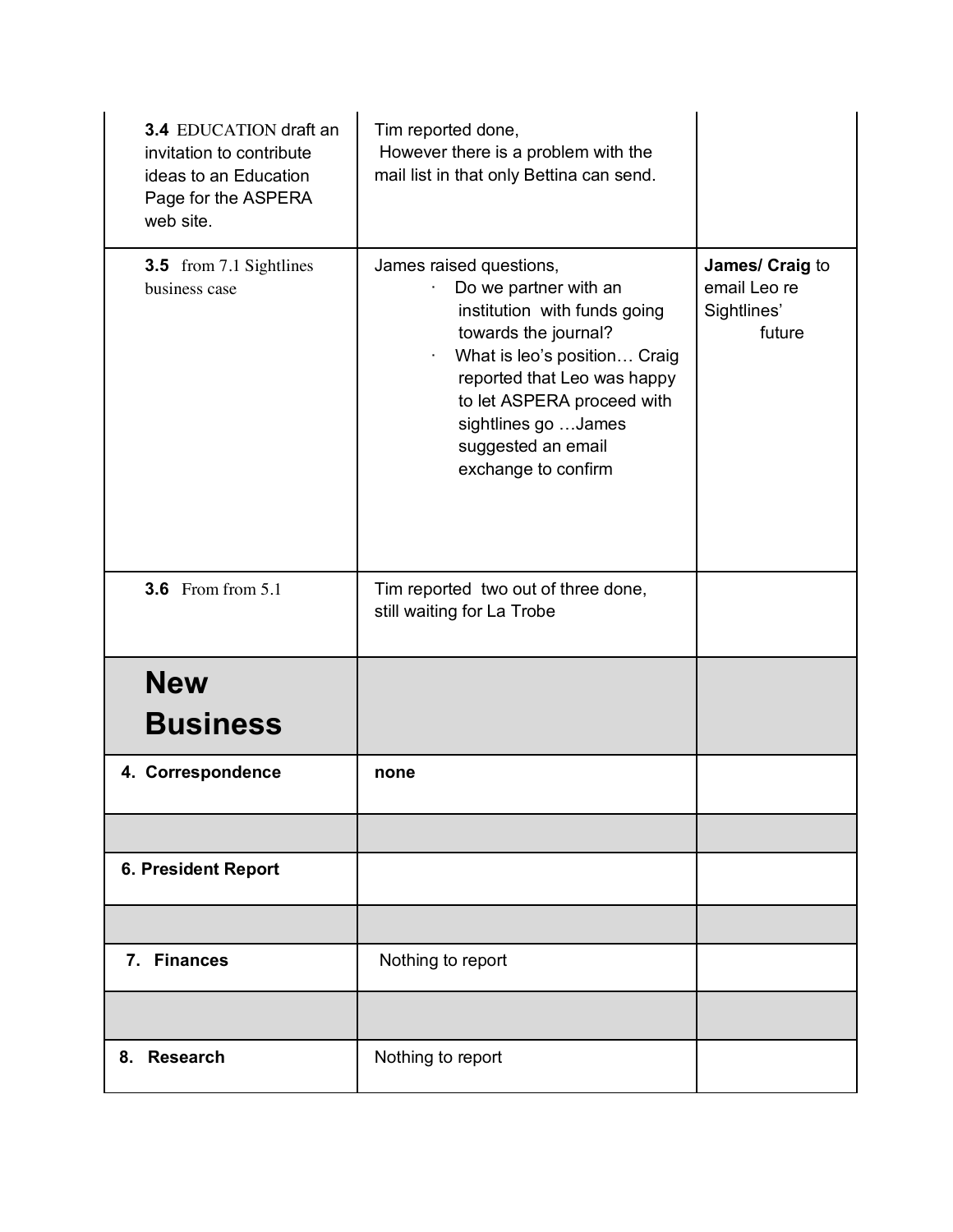| 9. Conference       |                                                                                                                                         |                                                                                                                                                                                                                                                                                                                                                                                                                                                                                                                                                           |
|---------------------|-----------------------------------------------------------------------------------------------------------------------------------------|-----------------------------------------------------------------------------------------------------------------------------------------------------------------------------------------------------------------------------------------------------------------------------------------------------------------------------------------------------------------------------------------------------------------------------------------------------------------------------------------------------------------------------------------------------------|
| 9.1/<br>9.2/<br>9.3 | A general discussion re distribution of<br>conference responsibilities.<br>Discussion re book launch<br>Discussion re concessional rate | Alison to send<br>Nicolette a list of<br>Institutional<br>Delegates<br>Nicollette to<br>distribute a comp<br>code to contacts<br>at member<br>institutions<br>Nicollette to<br>schedule a<br>location and time<br>for Book Launch<br><b>Conference</b><br>Team to send<br>schedule updates<br>to Bettinal for<br>upload to web.<br>James/ Bettina to<br>distribute<br>reminder notice<br>for conference<br>registration<br>Nicollette to<br>include<br>concessional rate<br>on eventbrite.<br>Nicollette to<br>send any out of<br>session<br>questions to |
| 9.4                 | Discussion re Casual Staff networking                                                                                                   | James<br><b>Rauri</b> to draft a                                                                                                                                                                                                                                                                                                                                                                                                                                                                                                                          |
|                     | opportunity.                                                                                                                            | plan                                                                                                                                                                                                                                                                                                                                                                                                                                                                                                                                                      |
|                     |                                                                                                                                         |                                                                                                                                                                                                                                                                                                                                                                                                                                                                                                                                                           |